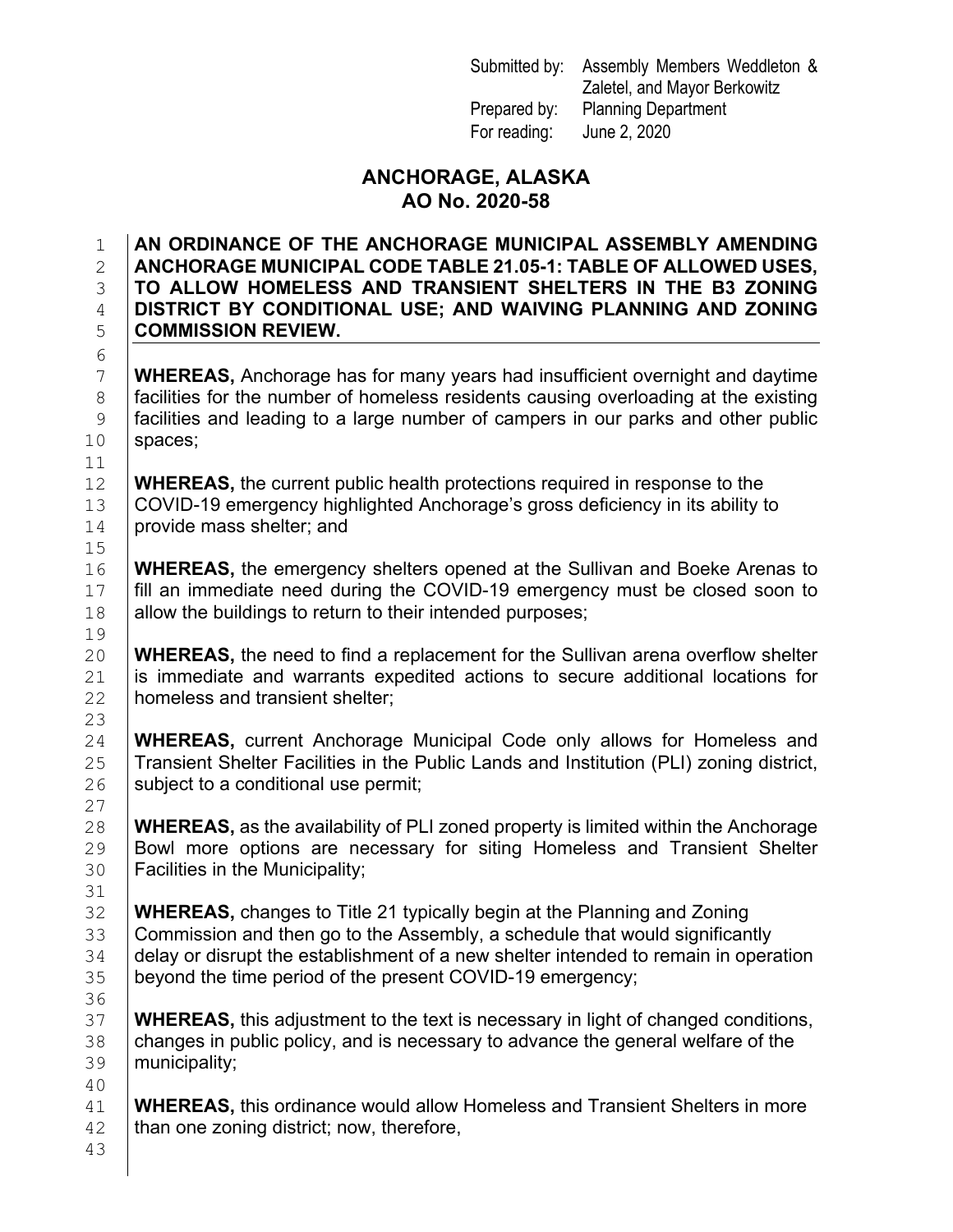$\frac{2}{3}$ 7  $\begin{array}{c} 9 \\ 10 \end{array}$ 

13

## 1 **THE ANCHORAGE ASSEMBLY ORDAINS:**

**Section 1.** Anchorage Municipal Code subsection 21.05.010E, Table 21.05-1, <br>4 Table of Allowed Uses - Residential, Commercial, Industrial, and Other Districts, is 4 Table of Allowed Uses - Residential, Commercial, Industrial, and Other Districts, is<br>bereby amended to read as follows (the remainder of the table is not affected and hereby amended to read as follows (*the remainder of the table is not affected and therefore not set out)*:

# 8 **21.05.010 Table of Allowed Uses**

#### 10 **Table 21.05-1** 11 **Table of Allowed Uses –** 12 **Residential, Commercial, Industrial, and Other Districts**

|                   |                                                    | *** *** *** |             | <b>COMMERCIAL</b> |                |       |       |
|-------------------|----------------------------------------------------|-------------|-------------|-------------------|----------------|-------|-------|
| Use Category      | Use Type                                           |             | <b>B-1A</b> | $B-1B$            | B3             | RO    | MC.   |
| *** *** ***       |                                                    |             |             |                   |                |       |       |
| Community<br>Uses | Cemetery or<br>mausoleum                           |             |             |                   |                |       |       |
|                   | <b>Community Center</b>                            |             |             | S                 | S.             | S     |       |
|                   | Crematorium                                        |             |             |                   | P              |       |       |
|                   | Government<br>administration and<br>civic facility |             | P/S/M       | P/S/M             | P/S/M          | P/S/M | P/S/M |
|                   | Homeless and<br>transient shelter                  |             |             |                   | $\overline{c}$ |       |       |
|                   | *** *** ***                                        |             |             |                   |                |       |       |

 $\frac{14}{15}$ 

22<br>23

25<br>26

 (AO 2012-124(S), 2-26-13; AO 2013-117, 12-3-13; AO No. 2013-139, § 1, 1-28- 14; AO No. 2014-58, § 2(Att. A), 5-20-14; [AO No. 2015-133\(S\), § 3\(Exh. A\), 2-23-](https://library.municode.com/ak/anchorage/ordinances/code_of_ordinances?nodeId=777515) [16;](https://library.municode.com/ak/anchorage/ordinances/code_of_ordinances?nodeId=777515) [AO No. 2015-142\(S-1\), § 3\(Exh. B\), 6-21-16](https://library.municode.com/ak/anchorage/ordinances/code_of_ordinances?nodeId=776988) ; [AO No. 2016-3\(S\), §§ 6, 7, 2-](https://library.municode.com/ak/anchorage/ordinances/code_of_ordinances?nodeId=763923) [23-16](https://library.municode.com/ak/anchorage/ordinances/code_of_ordinances?nodeId=763923) ; [AO No. 2016-131](https://library.municode.com/ak/anchorage/ordinances/code_of_ordinances?nodeId=800932) , § 1, 11-15-16; [AO No. 2016-136am](https://library.municode.com/ak/anchorage/ordinances/code_of_ordinances?nodeId=800933) , § 2, 11-15-16; [AO](https://library.municode.com/ak/anchorage/ordinances/code_of_ordinances?nodeId=807981)  [No. 2016-156](https://library.municode.com/ak/anchorage/ordinances/code_of_ordinances?nodeId=807981) , § 1, 12-20-16; AO No. [2017-10,](https://library.municode.com/ak/anchorage/ordinances/code_of_ordinances?nodeId=812302) § 1, 1-24-17; AO No. [2017-57,](https://library.municode.com/ak/anchorage/ordinances/code_of_ordinances?nodeId=825381) § 20 1, 4-11-17; AO No. [2017-74,](https://library.municode.com/ak/anchorage/ordinances/code_of_ordinances?nodeId=842183) § 1, 5-23-17; AO No. [2017-176,](https://library.municode.com/ak/anchorage/ordinances/code_of_ordinances?nodeId=872570) § 4, 1-9-18; AO  $\overline{21}$  No. 2017-175(S), § 3(Exh. A), 2-13-18) No. [2017-175\(S\),](https://library.municode.com/ak/anchorage/ordinances/code_of_ordinances?nodeId=899002) § 3(Exh. A), 2-13-18)

23 **Section 2.** Notwithstanding Anchorage Municipal Code 21.03.210B.4.a., this 24 **ordinance shall not require review by the Planning and Zoning Commission.** ordinance shall not require review by the Planning and Zoning Commission.

26 **Section 3.** This ordinance shall be effective immediately upon passage and 27 **a** approval by the Assembly. approval by the Assembly.

28 29<br>30

> 32 33

PASSED AND APPROVED by the Anchorage Assembly this day of 31 \_\_\_\_\_\_\_\_\_\_\_\_\_\_\_, 2020.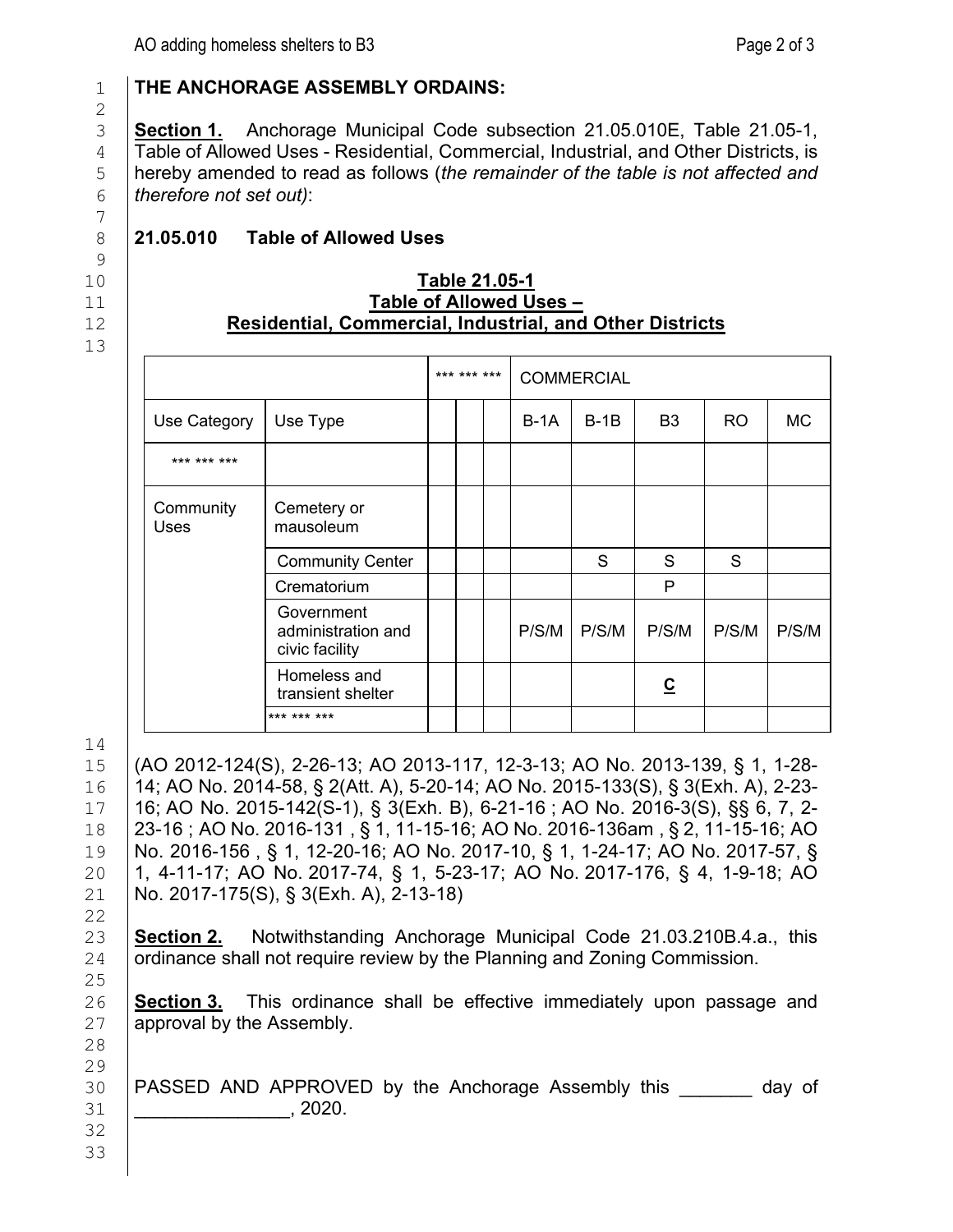| 2 |
|---|
| З |
| 4 |
| 5 |
| 6 |
| 7 |
| 8 |
| 1 |

| ATTEST:                | Chair |  |
|------------------------|-------|--|
| <b>Municipal Clerk</b> |       |  |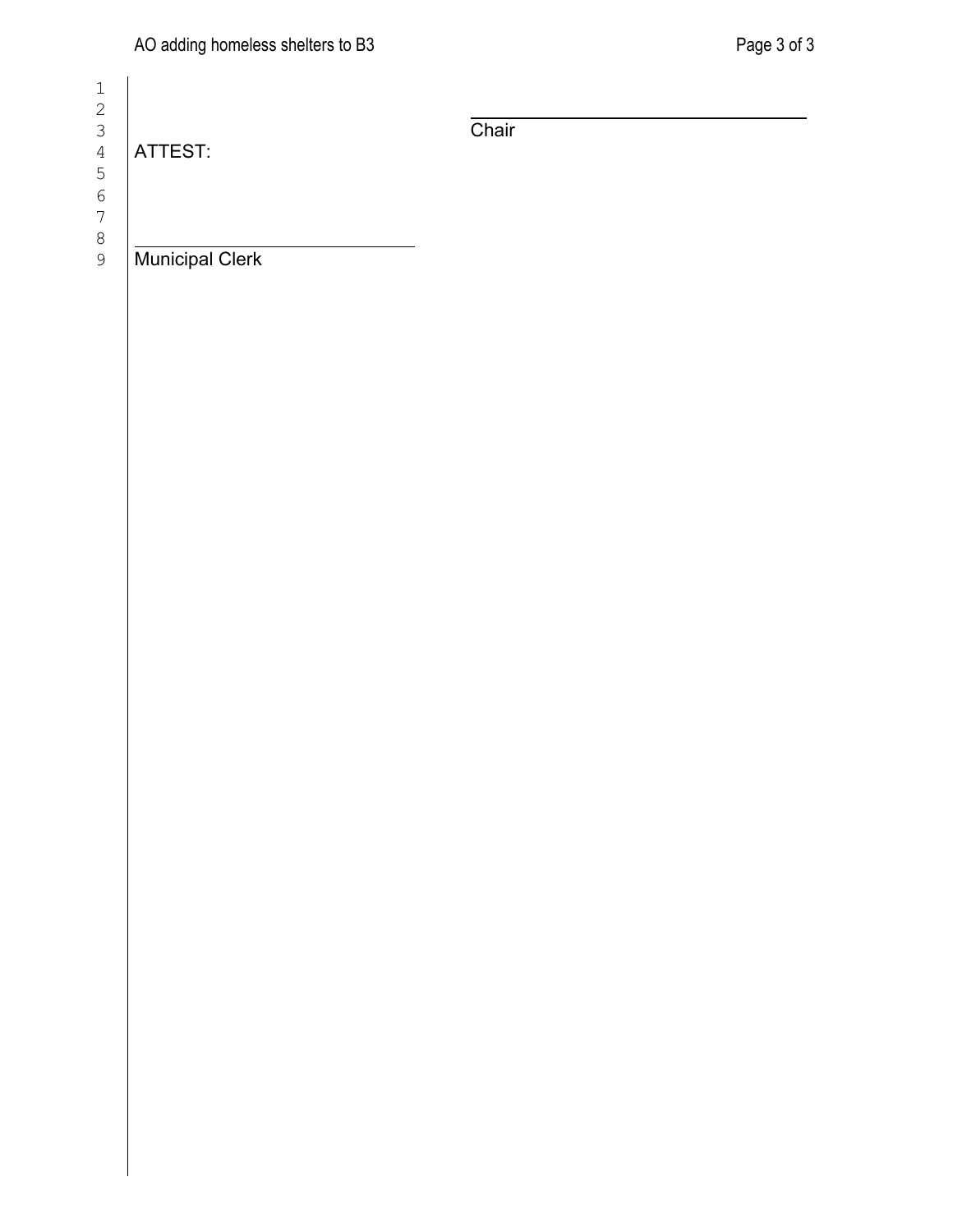# **MUNICIPALITY OF ANCHORAGE**

# **ASSEMBLY MEMORANDUM**

No. AM 315-2020

Meeting Date: June 2, 2020

1 **From: ASSEMBLY MEMBERS WEDDLETON AND ZALETEL;** 2 **MAYOR** 3 4 **Subject: AN ORDINANCE OF THE ANCHORAGE MUNICIPAL ASSEMBLY**  5 **AMENDING ANCHORAGE MUNICIPAL CODE TABLE 21.05-1:** 6 **TABLE OF ALLOWED USES, TO ALLOW HOMELESS AND**  7 **TRANSIENT SHELTERS IN THE B3 ZONING DISTRICT BY**  8 **CONDITIONAL USE; AND WAIVING PLANNING AND ZONING**  9 **COMMISSION REVIEW.** 10<br>11 11 This ordinance would amend the allowed uses in Anchorage Municipal Code<br>12 Title 21 to allow homeless and transient shelter facilities in the B-3 zoning dis 12  $\mid$  Title 21 to allow homeless and transient shelter facilities in the B-3 zoning district 13 by conditional use permit. by conditional use permit.  $\begin{array}{c} 14 \\ 15 \end{array}$ 15 Currently, Homeless and Transient Shelter Facilities are allowed only in the 16 Public Lands and Institution (PLI) zoning district subject to approval of a 16 Public Lands and Institution (PLI) zoning district subject to approval of a<br>17 Conditional use permit. However, the availability of PLI zoned property is 17 Conditional use permit. However, the availability of PLI zoned property is limited<br>18 Within the Anchorage Bowl and continues to shrink as other necessary public 18 within the Anchorage Bowl and continues to shrink as other necessary public<br>19 facilities are developed. The maiority of the PLI zoned properties in Anchorago 19 facilities are developed. The majority of the PLI zoned properties in Anchorage<br>20 are owned by public entities: very few are owned by private or non-profit entities 20  $\parallel$  are owned by public entities; very few are owned by private or non-profit entities.<br>21 This creates an issue as the community pursues planning for smaller shelters 21 This creates an issue as the community pursues planning for smaller shelters<br>22 and engagement centers in several locations throughout Anchorage to serve to 22 and engagement centers in several locations throughout Anchorage to serve this <br>23 population. Additionally, as most PLI zoned properties are undeveloped or 23 population. Additionally, as most PLI zoned properties are undeveloped or <br>24 developed with public institutions, there is virtually no opportunity to take 24 developed with public institutions, there is virtually no opportunity to take<br>25 dedicator desisting infrastructure that could be renovated to accommod 25 advantage of existing infrastructure that could be renovated to accommodate homeless or transient facilities. homeless or transient facilities.  $\frac{27}{28}$ 28 Many other cities allow shelter facilities in various zoning districts including<br>29 Tresidential, business, and industrial zoning districts, and very few, if any res 29 residential, business, and industrial zoning districts, and very few, if any restrict<br>30 this use to only one zoning district. Most, if not all iurisdictions, require that 30 this use to only one zoning district. Most, if not all jurisdictions, require that <br>31 specific design and/or operation requirements be met or approval of a land 31 specific design and/or operation requirements be met or approval of a land use<br>32 entitlement such as our conditional use permit. entitlement such as our conditional use permit. 33<br>34 34 In Anchorage, industrial uses are limited to industrial zoned land and we work<br>35 Inard to protect and reserve industrial zoned lands for true industrial uses 35 hard to protect and reserve industrial zoned lands for true industrial uses.<br>36 Equally, we have a residential unit shortage and need to protect residential 36 Equally, we have a residential unit shortage and need to protect residential<br>37 Expediences for permanent residential uses. The B-3 zoning district is the m 37 | zoned lands for permanent residential uses. The B-3 zoning district is the most 38 | flexible zoning and allows a variety of uses, making it ideal for inclusion as a flexible zoning and allows a variety of uses, making it ideal for inclusion as a 39 | zoning district where homeless and transient shelters could be located by <br>40 | conditional use permit. conditional use permit.

41<br>42

In addition, the current COVID-19 situation has highlighted how grossly deficient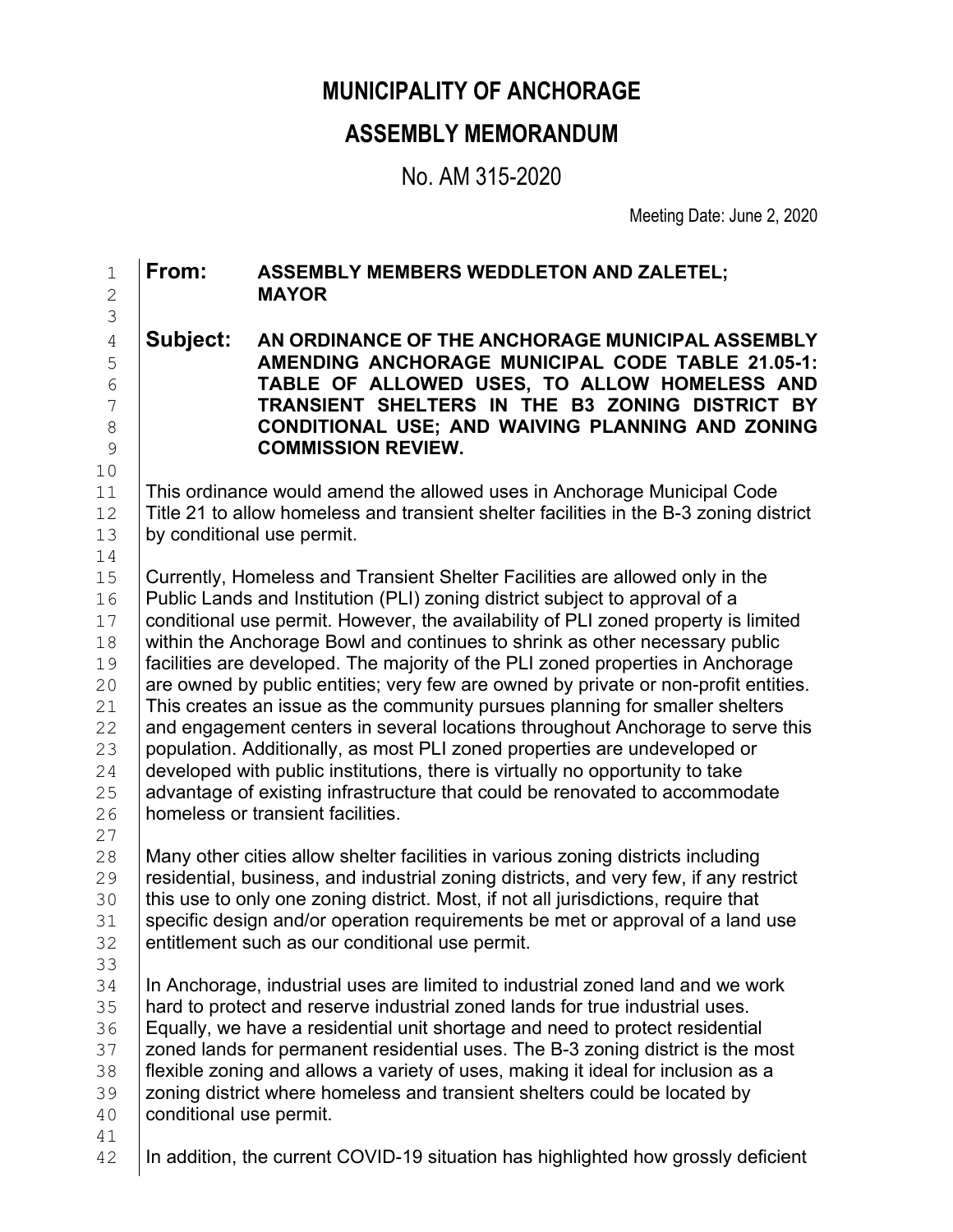- 1 Anchorage is in its capability to provide mass shelter and has permanently altered the landscape for homeless sheltering. Now, more than ever, it is
- 
- 2 altered the landscape for homeless sheltering. Now, more than ever, it is<br>3 Imperative that we Anchorage provide more options for locating these crit 3 imperative that we Anchorage provide more options for locating these critical<br>4 social services, which can only happen by allowing Homeless and Transient
- 4 Social services, which can only happen by allowing Homeless and Transient<br>5 Shelters in more than one zoning district. 5 Shelters in more than one zoning district.

11 **The Administration supports approval, and we request your support.** 

6<br>7

7 This ordinance has no private sector economic effects and local government<br>8 effects are less than \$30,000. Pursuant to AMC 2.30.053B.1., a summary of 8 effects are less than \$30,000. Pursuant to AMC 2.30.053B.1., a summary of economic effects is not required. economic effects is not required.

# 10<br>11

- 
- $\begin{array}{c} 12 \\ 13 \end{array}$
- 

# Prepared by: Department of Law

 $\frac{14}{15}$ 

- 
- $\begin{array}{c} 17 \\ 18 \end{array}$
- 
- 
- 
- 15 Respectfully submitted: John Weddleton, Assembly Member<br>16 **Respectfully submitted:** District 6, South Anchorage District 6, South Anchorage
- 18 **Meg Zaletel, Assembly Member**<br>19 **Meg Zaletel, Assembly Member** District 4, Midtown